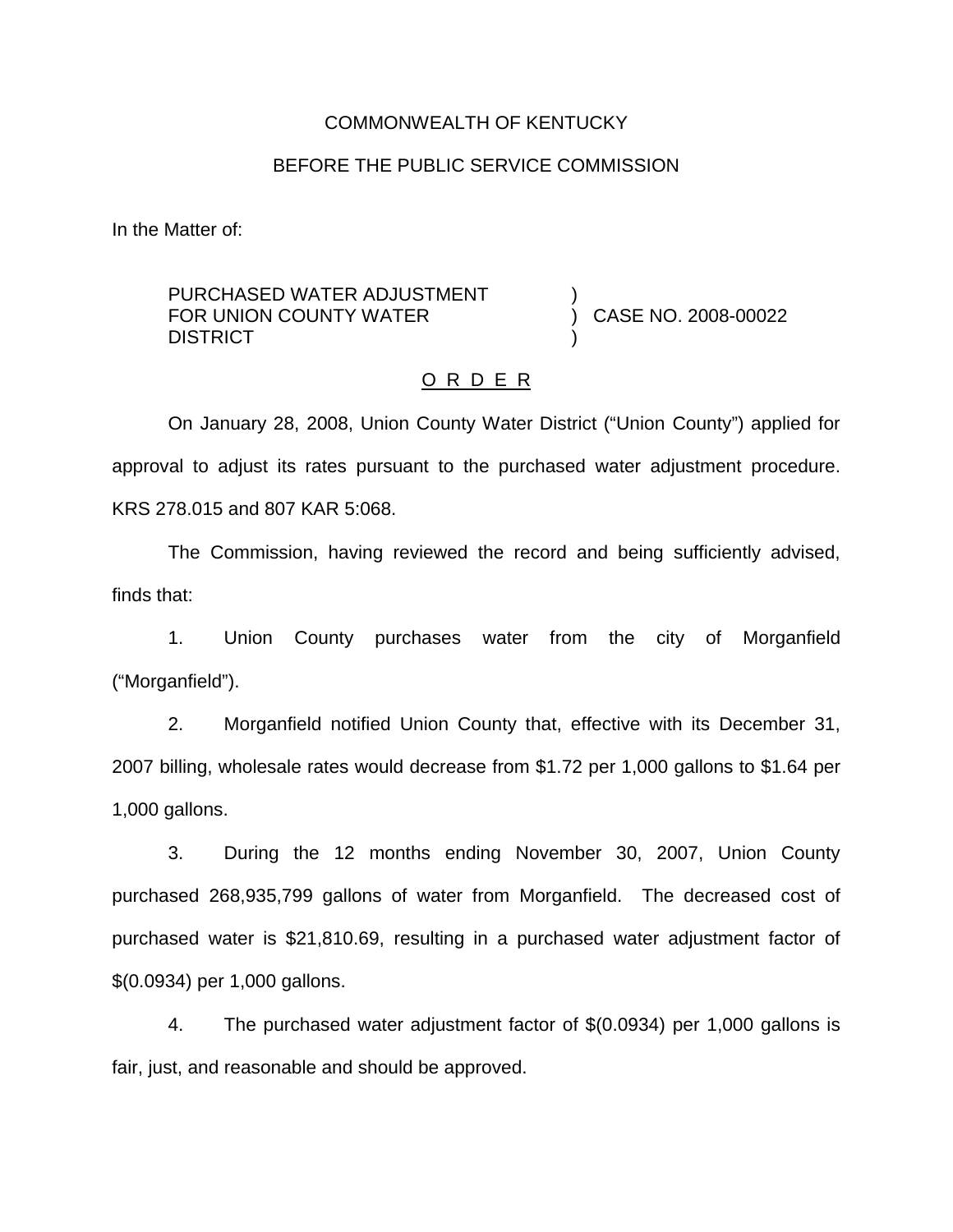IT IS THEREFORE ORDERED that:

1. Union County's proposed rates are approved.

2. The purchased water adjustment factor of \$(0.0934) per 1,000 gallons as calculated in Appendix A is approved.

3. The rates in Appendix B, attached hereto and incorporated herein, are fair, just, and reasonable and are approved for services rendered on and after December 31, 2007.

4. Within 20 days of the date of this Order, Union County shall file with the Commission revised tariff sheets showing the rates approved herein.

Done at Frankfort, Kentucky, this 7<sup>th</sup> day of February, 2008.

By the Commission

ATTEST:

**Executive Director**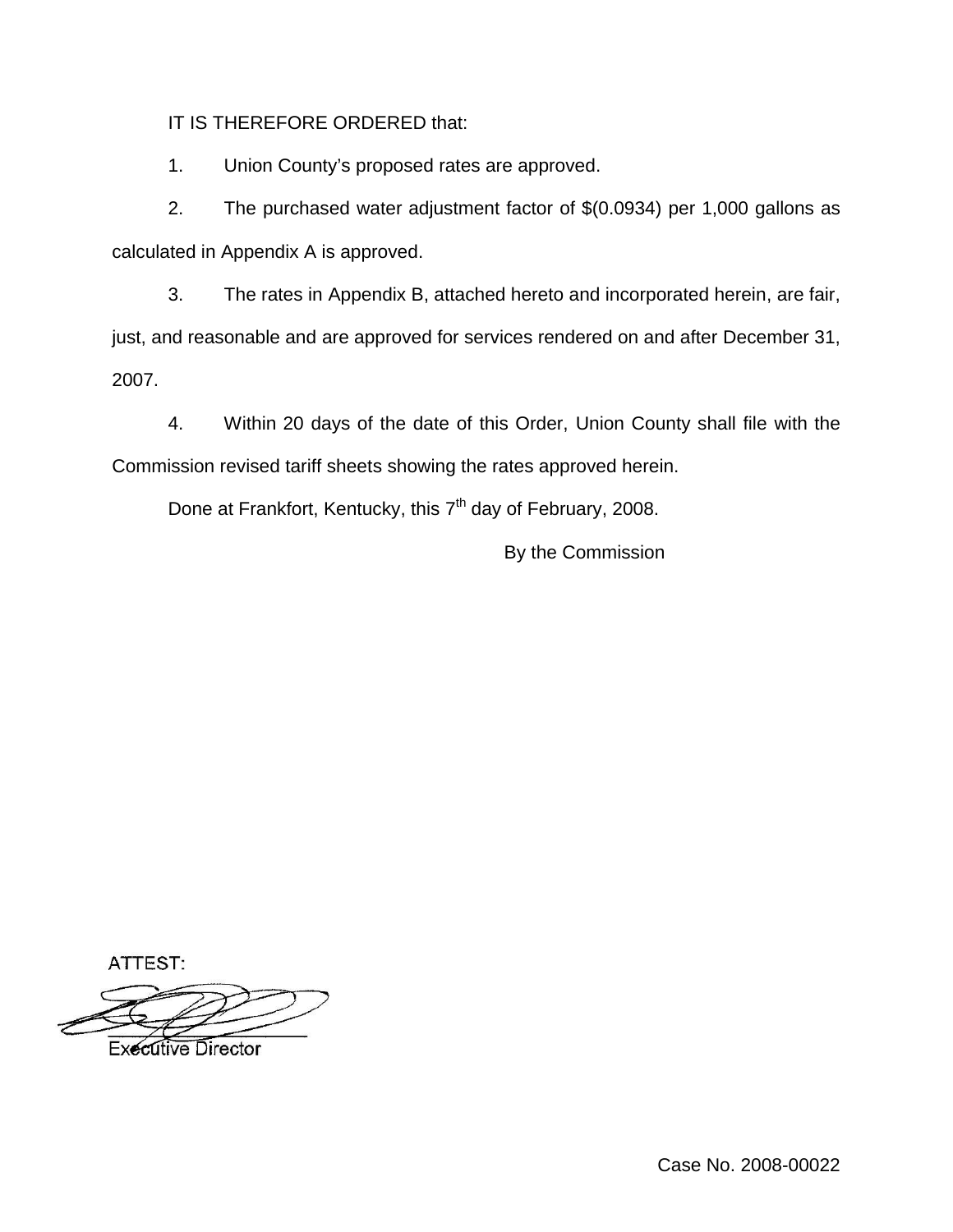# APPENDIX A

# APPENDIX TO AN ORDER OF THE KENTUCKY PUBLIC SERVICE COMMISSION IN CASE NO. 2008-00022 DATED FEBRUARY 7, 2008

## **Monthly Water Rates**

| City of Morganfield  | <b>Base Rate</b>               | New Rate                         |
|----------------------|--------------------------------|----------------------------------|
| Purchases in gallons | 268,935,799                    | 268,935,799                      |
| Volumetric rate      | \$1.7261/1,000<br>\$464,210.08 | \$1.6450/1,000<br>\$442,399.39   |
|                      |                                | decreased water cost \$21,810.69 |
|                      |                                |                                  |
|                      |                                |                                  |

Decreased water cost \$21,810.69 Divided by gallons sold 233,463,068 Purchased water adjustment factor  $$ (0.0934)$  per 1,000 gallons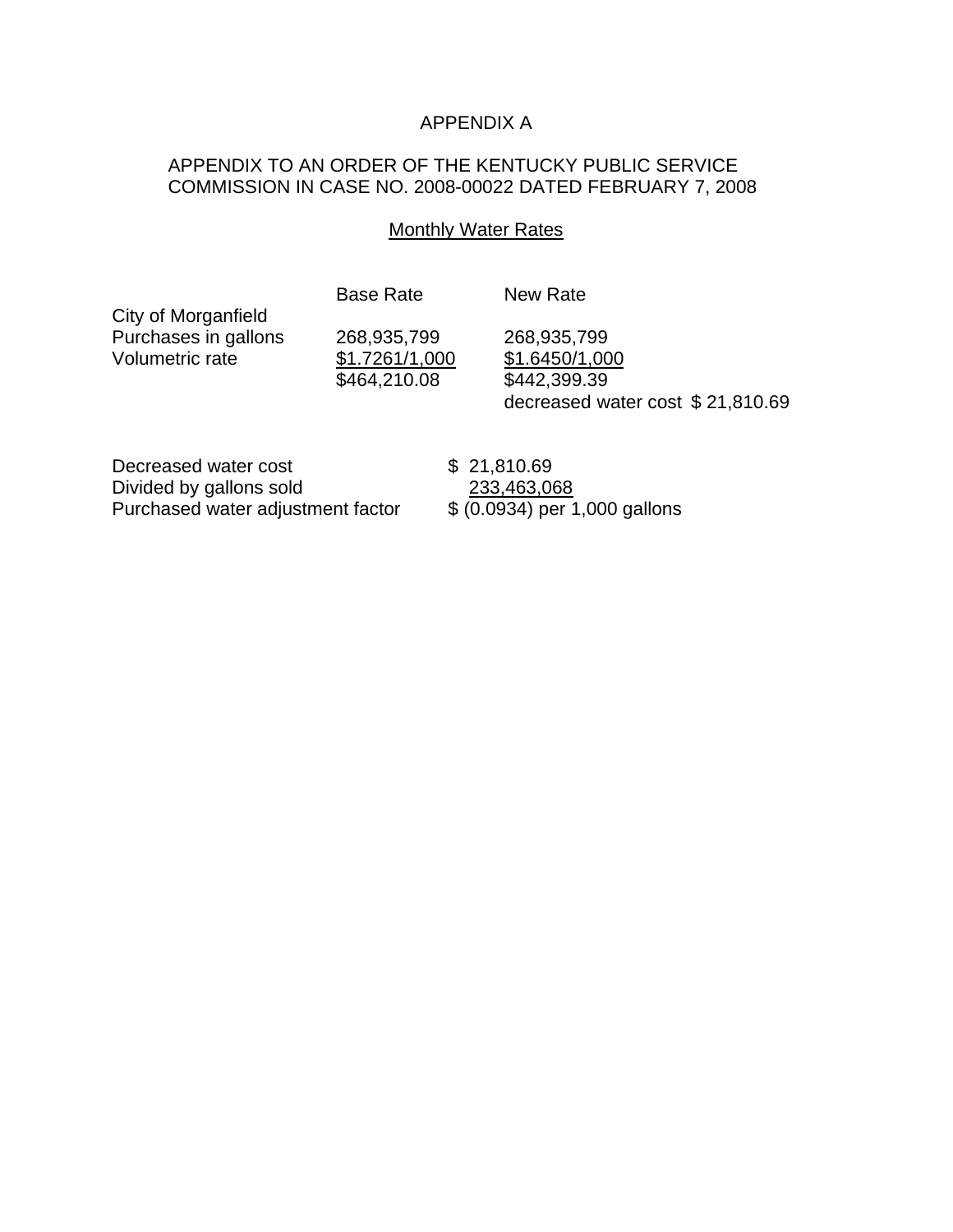### APPENDIX B

## APPENDIX TO AN ORDER OF THE KENTUCKY PUBLIC SERVICE COMMISSION IN CASE NO. 2008-00022 DATED FEBRUARY 7, 2008

The following rates and charges are prescribed for the customers in the area served by Union County Water District. All other rates and charges not specifically mentioned herein shall remain the same as those in effect under authority of the Commission prior to the effective date of this Order.

### RATES AND CHARGES

## 5/8 Inch Meter

| First          | 2,000           | gallons        | \$11.35 | Minimum bill      |
|----------------|-----------------|----------------|---------|-------------------|
| <b>Next</b>    | 3,000           | gallons        | 5.67    | per 1,000 gallons |
| <b>Next</b>    |                 | 5,000 gallons  | 5.27    | per 1,000 gallons |
| <b>Next</b>    |                 | 15,000 gallons | 4.92    | per 1,000 gallons |
| <b>Next</b>    |                 | 25,000 gallons | 4.62    | per 1,000 gallons |
| <b>Next</b>    |                 | 50,000 gallons | 4.22    | per 1,000 gallons |
| <b>Next</b>    | 100,000 gallons |                | 3.82    | per 1,000 gallons |
| <b>Next</b>    | 100,000         | gallons        | 3.42    | per 1,000 gallons |
| All Over       | 300,000         | gallons        | 3.02    | per 1,000 gallons |
| 3/4 Inch Meter |                 |                |         |                   |
| First          |                 | 5,000 gallons  | \$28.35 | Minimum bill      |
| <b>Next</b>    | 5,000           | gallons        | 5.27    | per 1,000 gallons |
| <b>Next</b>    |                 | 15,000 gallons | 4.92    | per 1,000 gallons |
| <b>Next</b>    |                 | 25,000 gallons | 4.62    | per 1,000 gallons |
| <b>Next</b>    |                 | 50,000 gallons | 4.22    | per 1,000 gallons |
| <b>Next</b>    | 100,000 gallons |                | 3.82    | per 1,000 gallons |
| <b>Next</b>    | 100,000         | gallons        | 3.42    | per 1,000 gallons |
| All Over       | 300,000         | gallons        | 3.02    | per 1,000 gallons |
| 1 Inch Meter   |                 |                |         |                   |
| First          | 10,000          | gallons        | \$54.70 | Minimum bill      |
| <b>Next</b>    |                 | 15,000 gallons | 4.92    | per 1,000 gallons |
| <b>Next</b>    |                 | 25,000 gallons | 4.62    | per 1,000 gallons |
| <b>Next</b>    |                 | 50,000 gallons | 4.22    | per 1,000 gallons |
| <b>Next</b>    | 100,000         | gallons        | 3.82    | per 1,000 gallons |

| \$11.35 | Minimum bill      |
|---------|-------------------|
| 5.67    | per 1,000 gallons |
| 5.27    | per 1,000 gallons |
| 4.92    | per 1,000 gallons |
| 4.62    | per 1,000 gallons |
| 4.22    | per 1,000 gallons |
| 3.82    | per 1,000 gallons |
| 3.42    | per 1,000 gallons |
| 3.02    | per 1,000 gallons |
| \$28.35 | Minimum bill      |

| ມ ຂບ.ບບ | IVIII III I IUI I I I IUI I |
|---------|-----------------------------|
| 5.27    | per 1,000 gallons           |
| 4.92    | per 1,000 gallons           |
| 4.62    | per 1,000 gallons           |
| 4.22    | per 1,000 gallons           |
| 3.82    | per 1,000 gallons           |
| 3.42    | per 1,000 gallons           |
| 3.02    | per 1,000 gallons           |

| First       |                          | $10,000$ gallons | \$54.70 Minimum bill   |
|-------------|--------------------------|------------------|------------------------|
| <b>Next</b> |                          | 15,000 gallons   | 4.92 per 1,000 gallons |
| <b>Next</b> |                          | 25,000 gallons   | 4.62 per 1,000 gallons |
| <b>Next</b> |                          | 50,000 gallons   | 4.22 per 1,000 gallons |
| Next        | 100,000 gallons          |                  | 3.82 per 1,000 gallons |
| Next        | 100,000 gallons          |                  | 3.42 per 1,000 gallons |
|             | All Over 300,000 gallons |                  | 3.02 per 1,000 gallons |